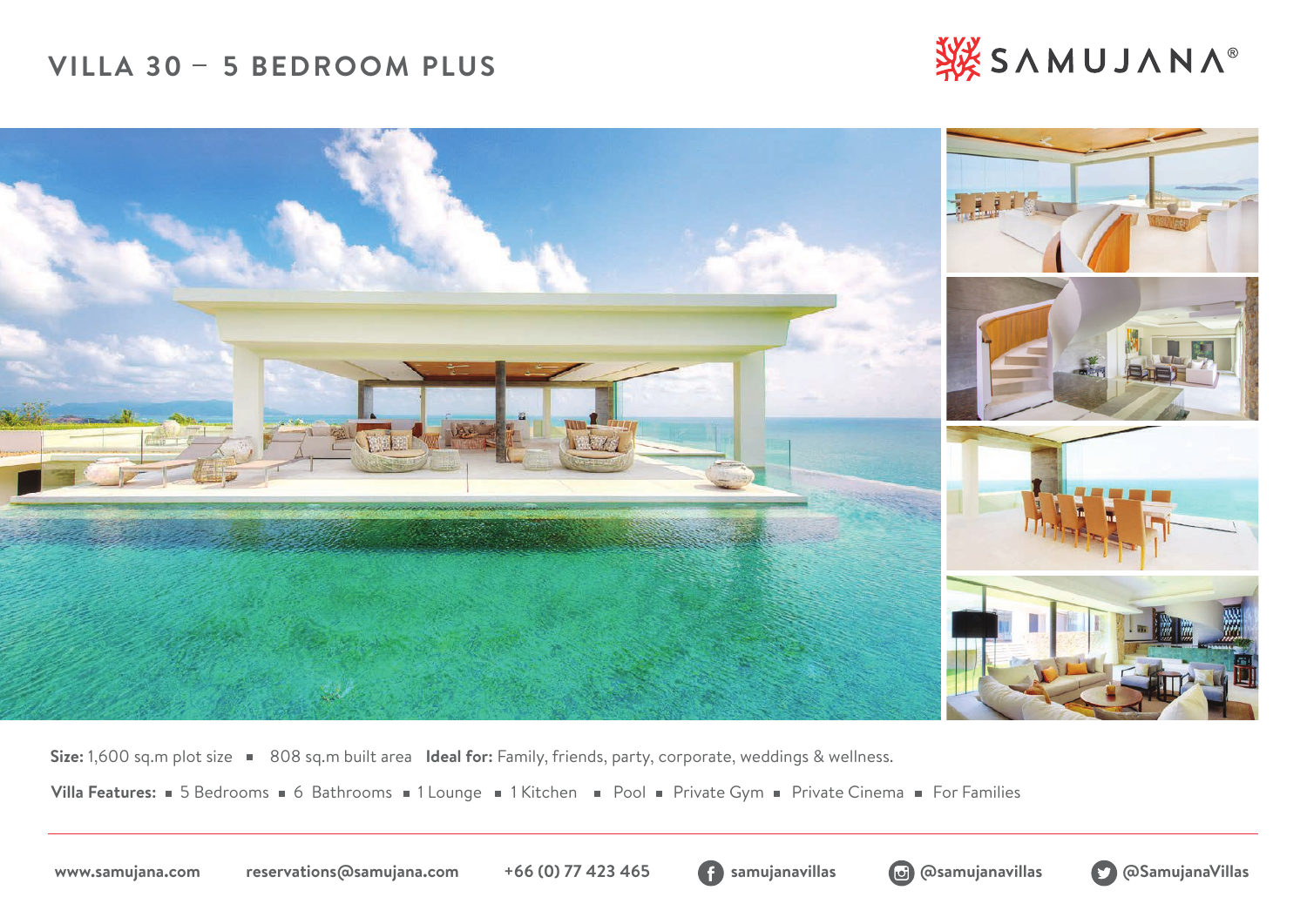



Villa 30 is literally the jewel in the crown of Samujana. Perched at the very top of the estate and commanding complete 360 degree views, Villa 30 is the most spectacular villa on the island. Not only featuring five en-suite bedrooms, all with stunning seaviews, a state-of-the-art cinema; private gym and hand-crafted spiral staircase; the villa also offers an infinity-edge pool that will take your breath away; two fully equipped kitchens and contemporary Asian art and accents throughout. Host a star-studded soiree on the pinnacle of the island or throw an intimate dinner party with friends, Villa 30 is the perfect venue for any event or occasion.

### VILLA 30 - 5 BEDROOM PLUS

### **Your place to**

### **Sleep:**

5 king beds – 10 adults; 1 extra bed & 1 crib per villa; Hairdryers & in-room safes in all bedrooms

### **Be Active:**

Private gym, oversized saltwater pool perfect for swimming laps, hilltop location ideal for gradient walks

### **Refresh:**

Rain showers, landscaped gardens, space to breathe, stunning sea views from all bedrooms

### **Connect:**

WIFI Connectivity

### **Entertain:**

Private Cinema, Nuvo sound system throughout, full service kitchen and bar, stunning rooftop BBQ deck

### **Chill:**

Lounge with a view, extensive pool deck

### **Enjoy:**

Fully equipped kitchen, dedicated Villa Manager, private parking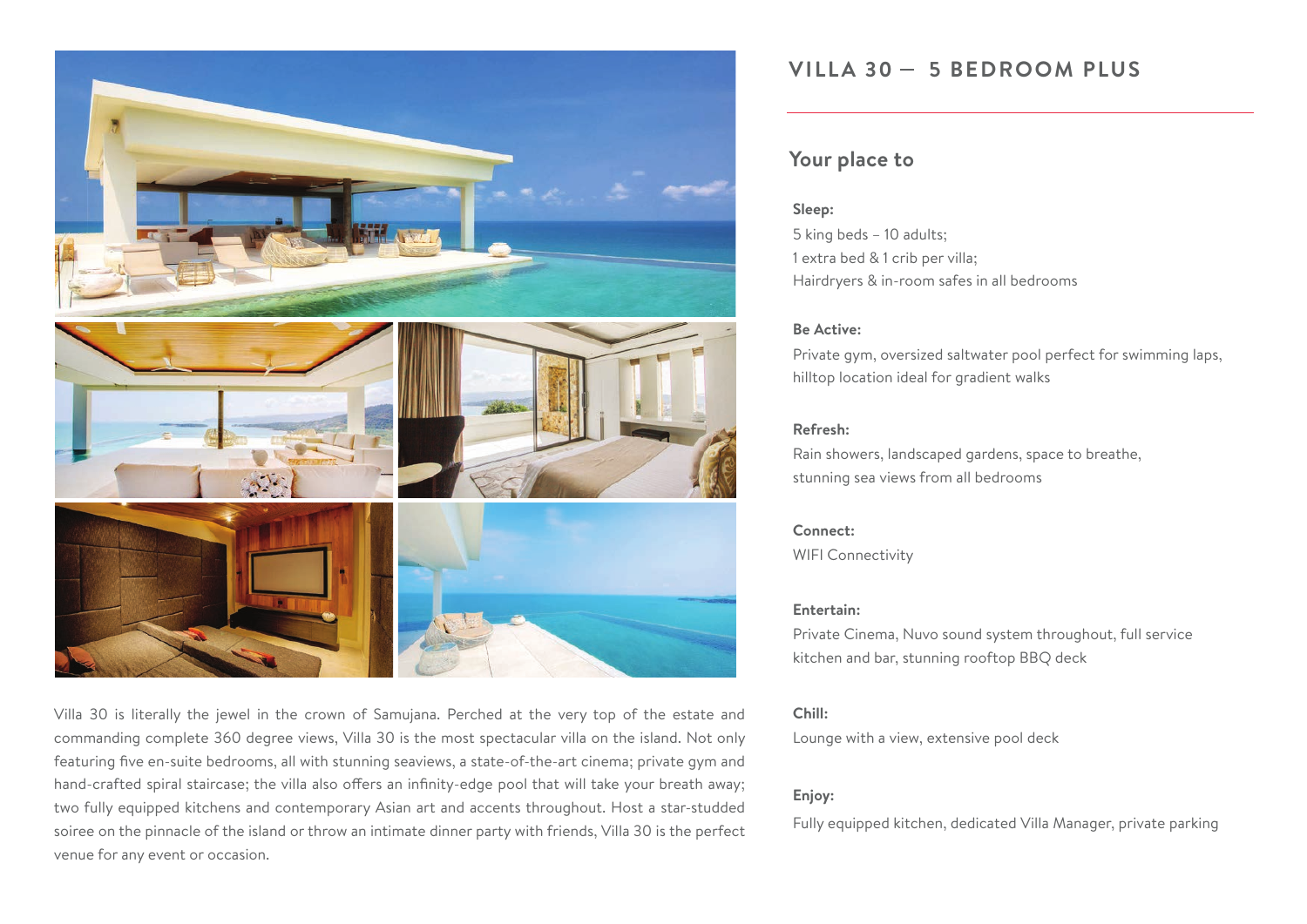## **FLOOR PLAN**



### **Ground Level**

- Parking
- Entrance
- Master
- Bedroom 2
- Lounge
- Bedroom 3
- Bedroom 4
- Bedroom 5
- Gym
- Private Cinema
- Service Kitchen
- Powder Room
- Back of House Area
- Steps up to Upper Level

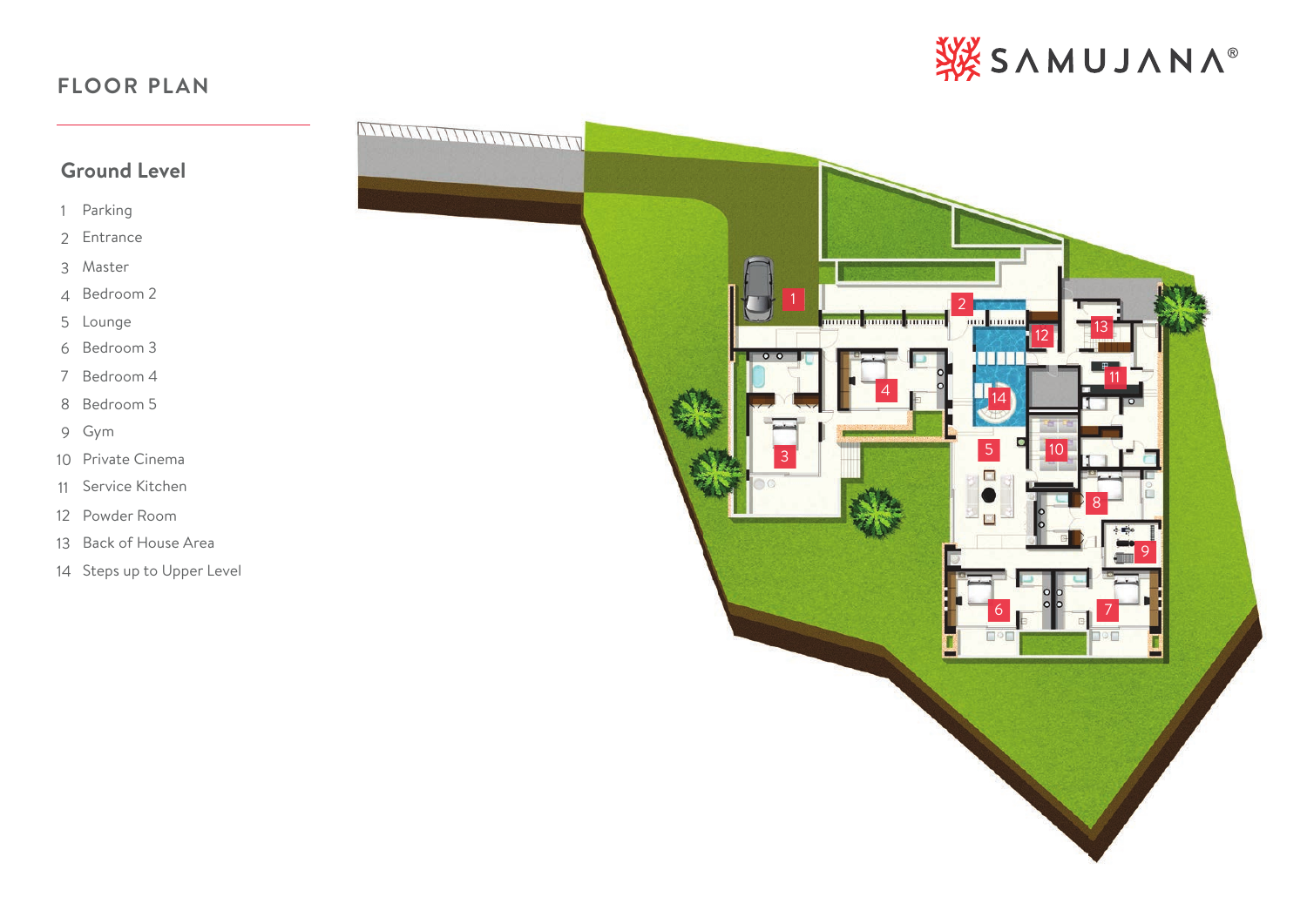## **FLOOR PLAN**



## **Upper Level**

- Living Room
- Dining Area
- Kitchen
- Deck
- Pool Terrace
- Swimming Pool
- Steps down to Ground Level